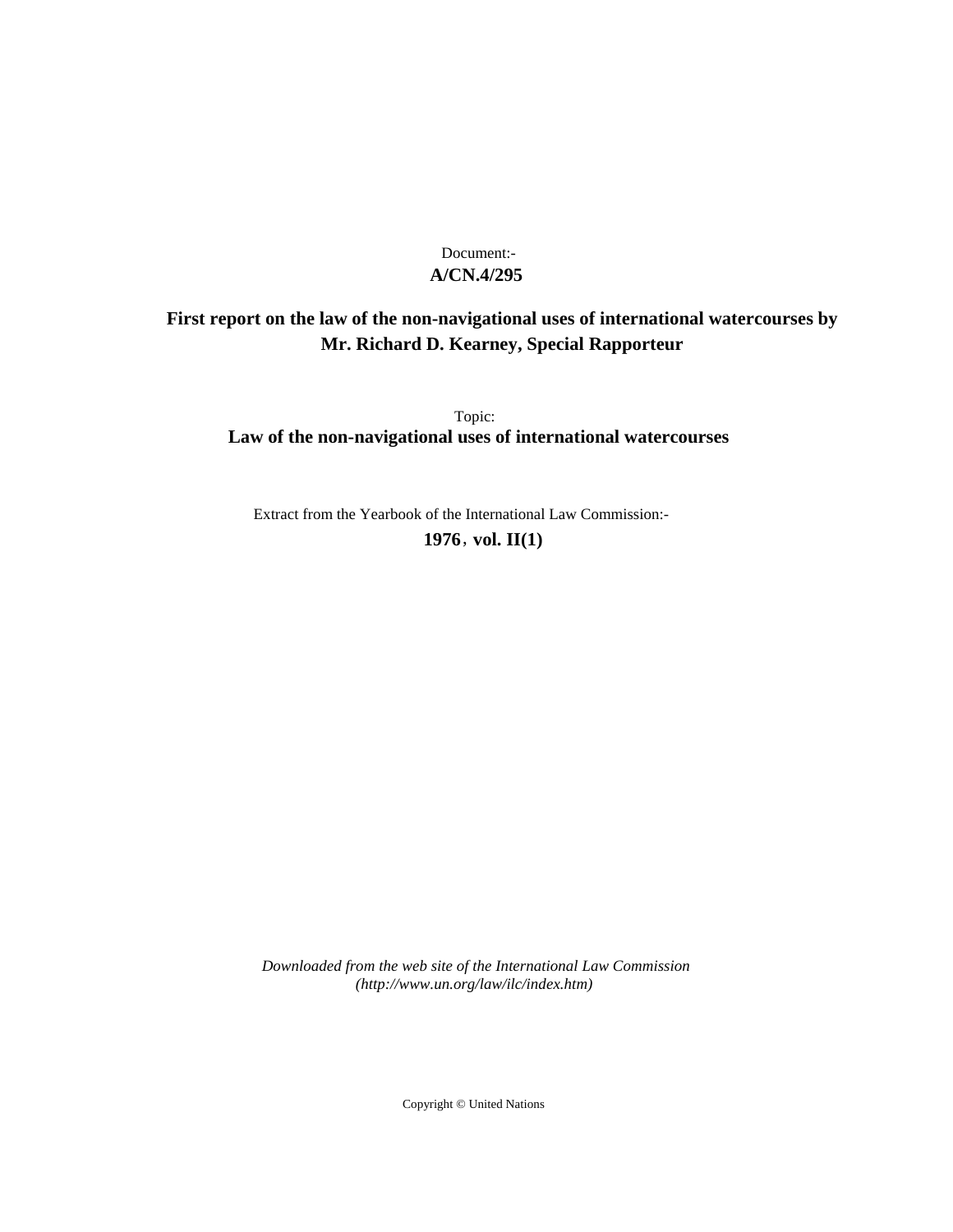## **DOCUMENT A/CN.4/295**

## **First report on the law of the non-navigational uses of international watercourses, by Mr. Richard D. Kearney, Special Rapporteur**

*[Original: English/French] [7 May 1976]*

*Quid prohibetis acquis, Usus communis acquarum est.* **(OVID,** *Metamorphoses,* **VI, 349)**

1. As a first step in undertaking its study of the law of the non-navigational uses of international watercourses, the International Law Commission decided that the views of States should be sought on a number of basic issues relating to the scope and content of the study.<sup>1</sup> General Assembly resolution 3315 (XXIX) of 14 December 1974 confirmed this decision by recommending that the Commission continue its study, taking into account ".. . comments received from Member States on the questions referred to in the annex to chapter V of the Commission's report."

2. The replies of Member States<sup>2</sup> to the Commission's questionnaire are scanty.<sup>3</sup> This should not be taken as evidence of a general lack of interest in the topic. The Commission's report on the work of its twenty-seventh session contained only a paragraph to the effect that the subject of international watercourses was not taken up at the session pending receipt of governmental comments.<sup>4</sup> Nonetheless, many delegations commented on the subject in the course of the Sixth Committee debate on the report at the thirtieth session of the General Assembly.

3. All of these delegations, with two exceptions, urged that work on the subject proceed without delay. They stressed the importance of developing principles to govern the nonnavigational uses of international watercourses. Many urged that this task be taken up at the twenty-eighth session of the Commission, in 1976, or that work be commenced as a matter of priority, or without delay.

4. In paragraph 4 of its resolution 3495 (XXX) of 15 December 1975 concerning the report of the International Law Commission on the work of its twenty-seventh session, the General Assembly recommended that the Commission continue its work on the topic. This first report will discuss the decisions which should be made by the Commission in order to provide a basis for commencing the substantive work on international watercourses.

5. Judge Taslim O. Elias in 1974 inquired whether the imposing polysyllables in the title meant much more than "economic uses of international rivers". Similar questions by other members of the Commission led to Member States being asked to indicate the meaning which should be given to "international watercourse". More specific views were solicited on whether "the geographical concept of an international drainage basin" is an "appropriate basis for a study of the legal aspects", on the one hand "of nonnavigational uses of international watercourses"<sup>5</sup> and on the other "of the pollution of international watercourses".<sup>6</sup>

6. A small majority of replies to this question supported the view that it would be desirable to begin the work on the basis of a less general term than "international drainage basin".

7. Canada, in recommending that the basic definition should encompass a body of fresh water which crosses or forms an international boundary, pointed out that use of a geographically narrow definition would not preclude consideration of a natural drainage basin or other functional unit where the circumstances of the case so require.<sup>7</sup>

8. Hungary stated that there is no general geographic term that could be applied to all of the legal relations relating to waters that are on the territory of more than one State. Consequently the question to study is not the meaning of terms but what term is suitable to the regulation of certain legal relations.<sup>8</sup>

9. Considerable support was expressed for traditional definitions such as "international river" in the sense of the Final Act of the Congress of Vienna of 1815.9 Colombia, for example, while considering that the definition of an international drainage basin as contained in the Helsinki Rules<sup>10</sup> is appropriate in itself<sup>11</sup> would consider it more appropriate to refer to a river which traverses or separates

<sup>8</sup> Ibid., p. 155, sect. II, question A, Hungary.

9 See para. 21 below. For the text of the Final Act, see A. Oakes and R. B. Mowat, eds., *The Great European Treaties of the Nineteenth Century* (Oxford, Clarendon Press, 1918), p. 37.

<sup>10</sup> The Helsinki Rules on the Uses of the Waters of International Rivers, adopted by the International Law Association at its fifty-second Conference, held at Helsinki in 1966. For text, see *Yearbook* .. . *1974,* vol. II (Part Two), p. 357, document A/CN.4/274, part four, sect. C,l.

<sup>11</sup> See above, p. 162, document A/CN.4/294 and Add.1, sect. II, question B, Colombia.

<sup>&</sup>lt;sup>1</sup> Yearbook ... 1974, vol. II (Part One), pp. 301-304, document A/9610/Rev.l, chap. V and annex.

<sup>&</sup>lt;sup>2</sup> See above, p. 147, document A/CN.4/294 and Add.1.

<sup>3</sup>  *Ibid.,* para. 6.

<sup>4</sup>  *Yearbook ... 1975,* vol. II, p. 183, document A/10010/Rev.l, para. 138.

<sup>&</sup>lt;sup>5</sup> See above, p. 161, document A/CN.4/294 and Add.1, para. 6, question B.

<sup>&</sup>lt;sup>6</sup> *Ibid.*, question C.

<sup>&</sup>lt;sup>7</sup> Ibid., p. 153, sect. II, question A, Canada, and p. 162, question B, Canada.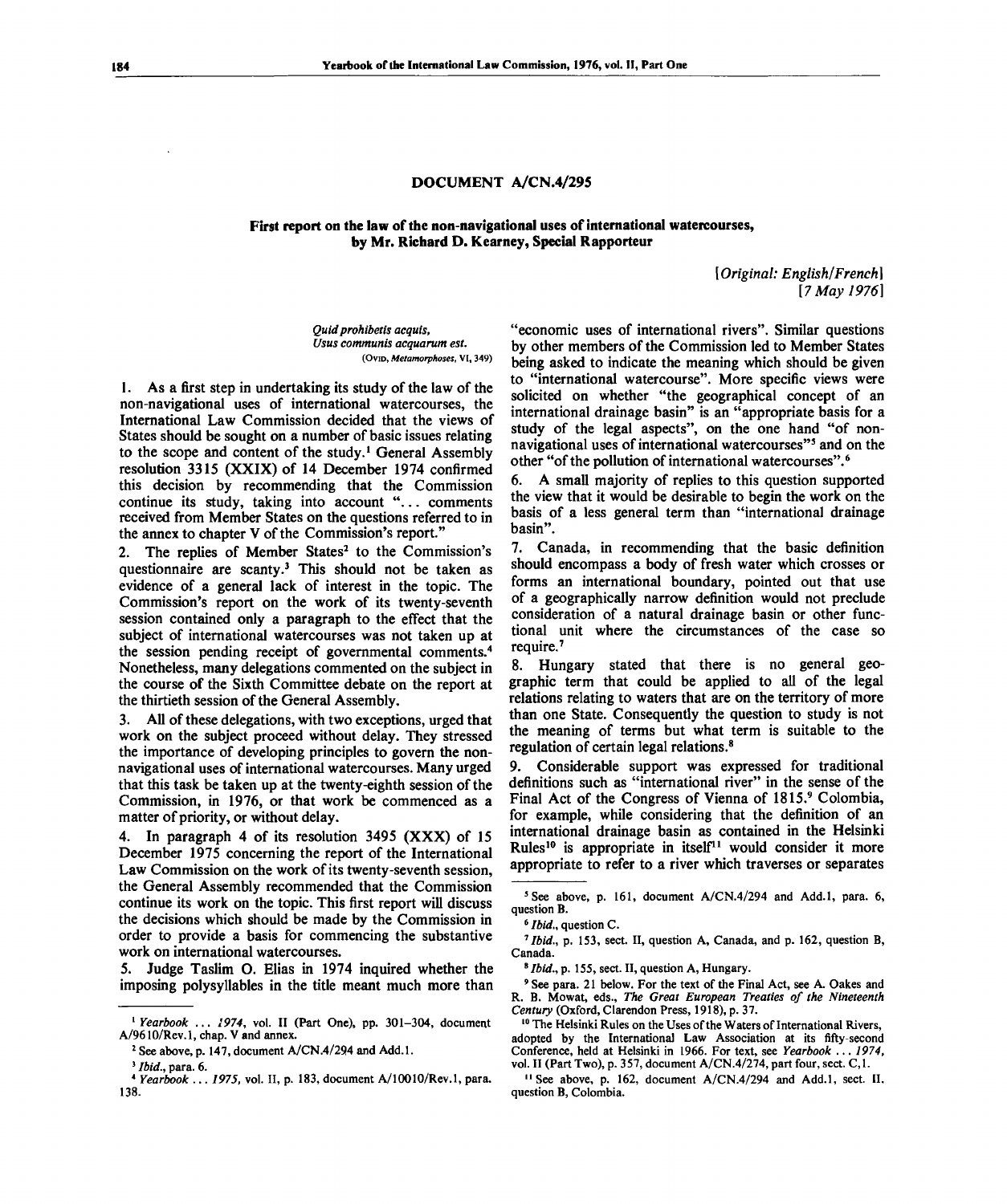the territories of two or more States.<sup>12</sup> Brazil<sup>13</sup> and Ecuador<sup>14</sup> both refer to the recognition this latter concept has received in the Inter-American juridical system in expressing support for its use in carrying out the Commission's study. Spain,<sup>15</sup> Poland<sup>16</sup> and Austria<sup>17</sup> also support this approach.

10. Some of the States which submitted comments would accept the drainage basin concept as a basis for the consideration of pollution problems but not for uses. Thus Nicaragua remarked that "the drainage basin is a territorial concept which can constitute a single unit for certain development and integration projects only when particular local characteristics are present and through the conclusion of special treaties,"<sup>18</sup> and that "in the specific instance of pollution, it would be advisable to take into account the geographical concept of a drainage basin .. . The damage which the pollution of the waters forming the drainage basin can cause in the principal river makes it imperative to extend the scope of the study on the legal aspects of pollution."<sup>19</sup> France expressed similar views.<sup>20</sup> The Federal Republic of Germany, on the other hand, stated that a study of the pollution of international watercourses should not be based on the drainage basin concept. "Only transboundary pollution, as distinct from pollution confined to source boint in the river basin, is of relevance ..."<sup>21</sup> The same position is advanced in a number of other replies.

11. The States which supported using the concept of the drainage basin for all purposes generally stressed the unity of a water system. Sweden pointed out the need to include both surface water and ground water.<sup>22</sup> Both Finland<sup>23</sup> and the United States of America<sup>24</sup> accepted the hydrographic coherence of the basin. Argentina pointed out that "The principal and secondary tributaries of an international river must also be considered 'international', even when they lie entirely within a national territory, since they form part of the river system of an international drainage basin."<sup>25</sup> Argentina points out, however, that "In view of the current acceleration in the development and progress of knowledge and of scientific and technological advances, the specification and limitation of definitions is unnecessary and even inappropriate. It is felt that this could give rise to prolonged academic discussions whose conclusions might be overtaken by events.<sup>26</sup> There is much merit in this observation. It is rooted in the same considerations that underlie many of the comments. As the Canadian memorandum states: "A legal definition should be a

18  *Ibid.,* p. 164, question B, Nicaragua, para. 3.

- 20  *Ibid., p .* 155, question A, France.
- 21  *Ibid.,* p. 163, question B, Federal Republic of Germany, para. 3.
- <sup>22</sup> *Ibid.*, p. 160, question A, Sweden.
- *<sup>23</sup> Ibid., p .* 154, Finland.
- 24  *Ibid., p.* 160, United States of America.
- 25  *Ibid., p.* 152, Argentina, para. 5.
- 26  *Ibid.,* p. 152, Argentina, para. 1.

workable starting point and not a limiting factor that would preclude consideration of any appropriate geographic unit when specific concrete problems are considered."<sup>27</sup> The Federal Republic of Germany, another State that strongly prefers the international watercourse concept, points out:

It should not be overlooked, however, that the supply of water to countries below stream may depend just as much on water withdrawals from a national tributary as from the international watercourse concerned. It may therefore be useful to extend a legal study of questions of quantity to aspects of the river basin as a whole, taking duly into account the sovereign rights of the riparian States.<sup>28</sup>

12. Almost all the States responding recognized, either expressly or implicitly, that the purpose of a definition of international watercourses should be to provide a context for examination of the legal problems that arise when two or more States are present in the same fresh water system and that a definition should not ineluctably bring with it corollary requirements as to the manner in which those legal problems should be solved. Thus some States objected to use of the drainage basin concept because they considered that its use implied the existence of certain principles, especially in the field of river management. Other States considered that traditional concepts such as contiguous and successive waterways would be too restricted a basis on which to carry out the study in view of the need to take account of the hydrologic unity of a water system.

13. Consequently, it would seem wise for the Commission to follow the advice proffered by a number of the commenting States that the work on international watercourses should not be held up by disputes over definitions. This approach is, of course, in line with the customary practice of the Commission in deferring the adoption of definitions, or at the most adopting them on a provisional basis, pending the development of substantive provisions regarding the legal subject under review.

14. To the extent that a definition of international watercourses is needed, it is required in connexion with nonnavigational uses of the water concerned. What these uses encompass must be considered. In question D of its questionnaire, the Commission set forth an outline of fresh water uses under three headings: agricultural uses, economic and commercial uses and domestic and social uses. The individual uses listed under each heading, ranging from irrigation to energy production to fishing and boating, are illustrative of the range of human activities for which water is required. Water is viewed as a resource necessary to the particular use.

15. In order to determine whether its compilation of the resource uses of water was reasonably complete, the Commission asked States whether any other uses should be included. A number of additional uses have been suggested, such as use for stock-raising and for cooling. Some of the replies expressed in general terms the view that such a catalogue of specific uses has value mainly as a checklist, and that the development of legal rules and principles could comprise broader issues than those raised by the list of specific uses. The Commission had, in fact, indicated its awareness of this aspect by asking States, in question F,

<sup>&</sup>lt;sup>12</sup> Ibid., p. 154, question A, Colombia.

<sup>13</sup>  *Ibid.,* p. 152, Brazil.

*<sup>14</sup> Ibid.,* p. 154, Ecuador.

*iSIbid.,p.* 159, Spain.

*<sup>16</sup> Ibid., p .* 158, Poland.

*<sup>11</sup> Ibid., p .* 152, Austria.

<sup>&</sup>lt;sup>19</sup> *Ibid.*, p. 167, question C, Nicaragua.

<sup>27</sup>  *Ibid.,* p. 153, Canada , para. *2(a).*

<sup>28</sup>  *Ibid.,* p. 163, question B, Federal Republic of Germany.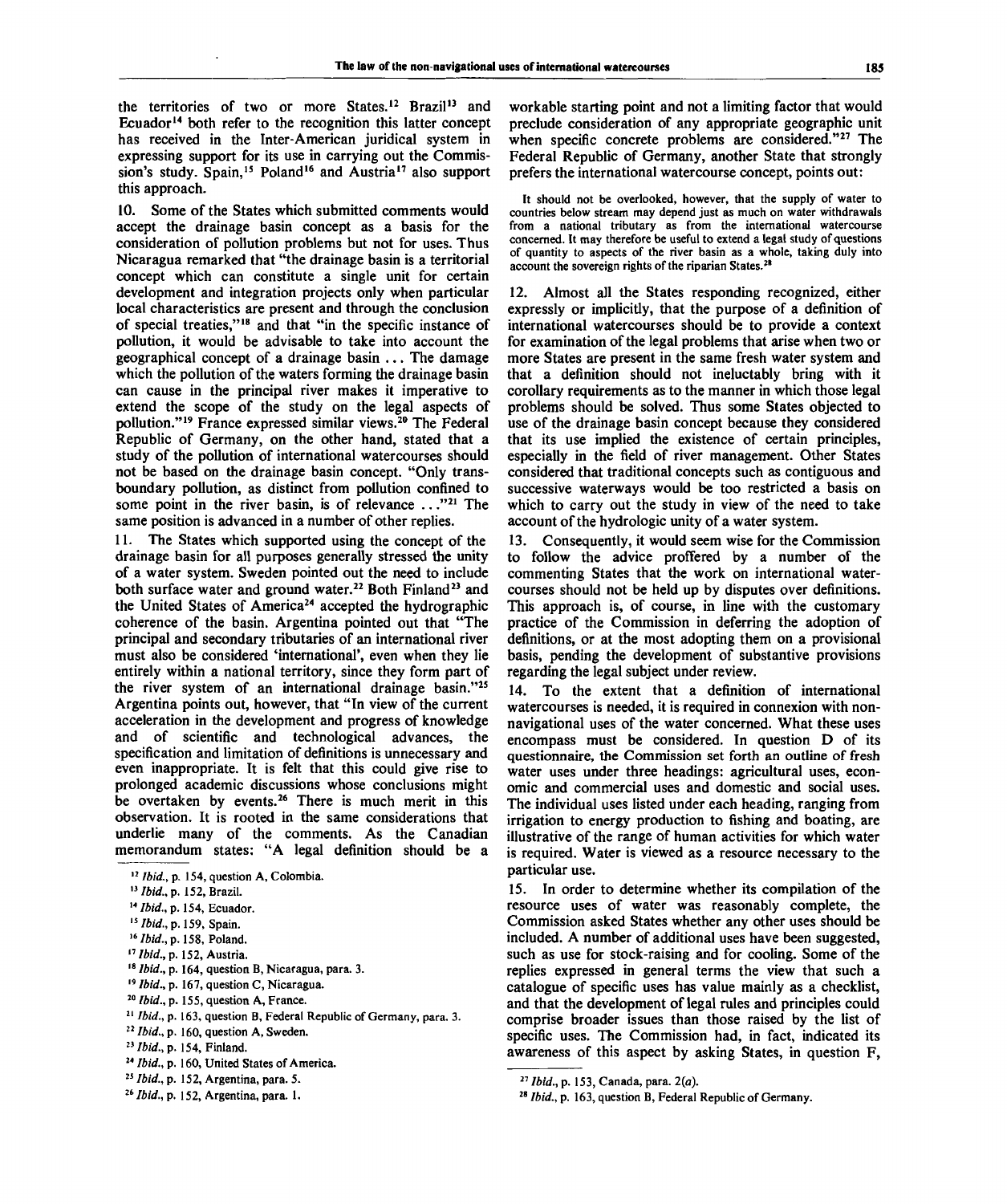whether flood control and erosion problems should be included in its study. Neither flood control nor erosion is a direct use of water as a resource. Either can be the consequence of a use or of uses. Simple examples would be erosion caused downstream by the operation of a dam for hydroelectric production or a flood caused by operation of a dam for hydroelectric production without regard to downstream high water effects. On the other hand, downstream floods or downstream erosion may be caused not by upstream water uses but by certain land uses runoffs resulting from the conversion of land from agricultural to residential use, or lumbering which has reduced the water-retention capability of land.

16. States replying to this question supported the inclusion of flood control and erosion problems in the study to be carried out by the Commission, although the Government of Ecuador expressed doubt whether legal rules on these issues should be developed at this time except as to responsibility for loss due to floods or erosion resulting from improper use of international watercourses.<sup>29</sup> Several States suggested that sedimentation problems should also be dealt with.

17. In supporting inclusion of flood and erosion problems, a number of States expressed the view that inclusion was required because of the need to protect the watercourse and the uses to be made of the water. On the other hand, a few States linked the inclusion of floods or erosion to whether these problems are, as Brazil put it, "occasioned by any form of use of the watercourses".<sup>30</sup> Brazil also referred to cases "in which there are really international repercussions as a result of significant harm to other States."<sup>31</sup> This qualification raises issues that are not definitional in nature and should be discussed in connexion with the substantive proposals relating to erosion and floods as well as the responsibility issue mentioned in the comment of Ecuador referred to above.

18. The issue that should be dealt with at the present time is whether the Commission's task is limited to the effects or consequences of non-navigational uses of international watercourses. In most of the situations that might be envisaged the Commission undoubtedly will be examining the effects upon the uses of an international watercourse in one State of the uses of that watercourse in another State. The discussion of flood and erosion problems, however, illustrates that flooding or erosion can be caused in one State by activities in another that do not involve direct use of the international watercourse. The watercourse serves as the means or conduit through which the non-fluvial use in one State produces fluvial consequences in the other State.

19. A substantial number of illustrations of this type of problem could be given. The area of pollution provides many examples. One that has recently been occurring in various parts of the world is that of the factory producing herbicides and fungicides which contain compounds of arsenic and mercury. Over the years these poisons build up in the soil surrounding the factory through the loss of minute quantities in the course of transportation and

manufacture. Surface water and underground seepage carry off a proportion of these chemicals into a watercourse in diluted form. The build-up in the soil eventually reaches a stage at which the concentrations carried off by water can destroy acquatic life in the watercourse. The contaminated water, if it flows into another State, can affect a variety of uses of the watercourse in that State, including domestic uses, fishing, and various recreational activities. The contamination may prohibit other uses in the realms of consumption or manufacturing unless measures are taken to eliminate or dilute the residues.

20. The example given differs from the customary pollution problem in that the watercourse is not intended to be used for the purpose of waste disposal. Nonetheless the relationship of the contamination of the watercourse to its character as an international watercourse is such that the consequences of the activity upon the watercourse should be studied by the Commission even though they do not result from a use of the watercourse. Similarly, the study should include the problems of floods and erosion, as well as sedimentation, if there are consequences to the watercourse as an international watercourse without regard to whether the flood or erosion results from the use of a river or not. As Colombia stated ".. . the study of such problems should be included, since it forms part of the planning that is needed in order to begin analysing the best ways of preventing the harm caused by both erosion and floods to the various uses of water."<sup>32</sup> These examples illustrate that, while a full definition of the term "international watercourse" may be deferred until the content of the subject has been clarified by further study, it would be desirable to agree upon the minimum elements that the Commission should study in order to codify and progressively develop the international law of the use of fresh water.

21. The traditional description of an international watercourse as suggested in a number of the replies is any river, canal or lake forming the frontier or traversing the territories of two or more States. This definition is substantially that which has been used for making provision for river navigation. The Final Act of the Congress of Vienna of 1815 contains a rule for the free navigation of rivers. Its article 108 provides as follows:

The Powers whose States are separated or crossed by the same navigable river engage to regulate, by common consent, all that regards its navigation. For this purpose they will name Commissioners, who shall assemble, at latest, sixth months after the termination of the Congress, and who shall adopt, as the bases of their proceedings, the principles established by the following articles.<sup>33</sup>

A definition devised for purposes of navigation is not necessarily the best choice for the requirements of the wide range of uses other than navigation.

22. The 1815 definition, however, by distinguishing waters that form a boundary from waters that cross a boundary, concentrates attention on the relationship that the physical properties of water have to the metaphysical aspects of a boundary writ in water. A boundary, although it is

<sup>&</sup>lt;sup>29</sup> Ibid., p. 174, question F, Ecuador.

*<sup>30</sup> Ibid., p .* 174, Brazil.

**<sup>31</sup>**  *Ibid.*

*<sup>32</sup> Ibid., p .* 174, Colombia .

<sup>&</sup>lt;sup>33</sup> For reference, see foot-note 9 above.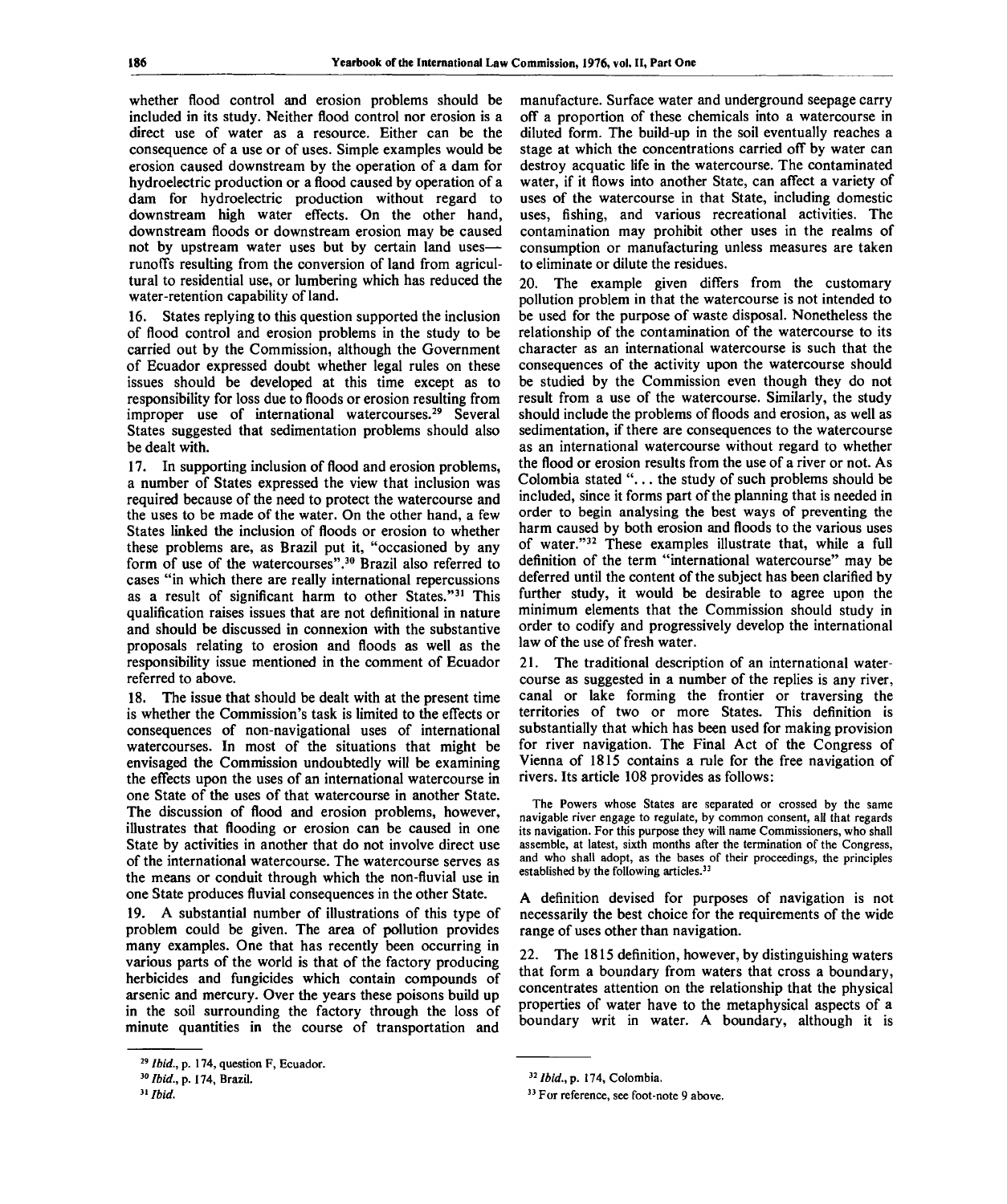determined by reference to physical phenomena—the crest of a mountain range, the thalweg of a river, or is physically marked by a wall or a row of granite markers—remains an abstraction. At this point on the mountain the authority of State A ends. It is replaced by the power of State B. On this side of the granite marker it is legal to make beer. On the other side it is illegal. On this side of the lake it is a crime to dump oil into the water. On the other side it is not. On State A's side of the river, reduction of the water level is prohibited. On State B's side, withdrawals not in excess of a one-foot reduction are permitted.

23. There is a real difference when the authority of the State ends at a point on land and when it ends at a point in the water. The difference is not in the concept of authority but in its applicability to physical phenomena. State A can require that beer not be manufactured on its territory by the exercise of its own authority and this is not affected by whether or not beer is brewed in State B. However, the prohibition against the introduction of oil into waters of a lake that lies partly on one side of a boundary cannot be effective if the State on the other side does not prevent such discharges into the lake. The physical properties of liquids, and the normal movements of the water will result in some oil crossing the border. The prohibition against reducing the water level in the river on State A's side is ineffective if water users in State B act under the authorization to withdraw water up to a one-foot reduction in the level as measured on B's side. The principle of sovereignty will not keep water on one side of the river up when water on the other side goes down.

24. This leads to consideration of the question whether the relationship of sovereignty to water is such that the uses of a boundary water have to be governed by a different set of rules from the uses of water that is crossed rather than divided by a boundary. The issue is whether the concept of the boundary with an equal and opposing sovereignty on each side is the starting point or whether it is the physical characteristics of water over which different sovereignties are exercised at different times that must be taken into account.

25. From the standpoint of the physical characteristics of water, what is the difference if the intangible boundary line is drawn across the watercourse instead of lengthwise—if it segments a watercourse rather than bisects it? The river flows through the territory of riparian States successively rather than simultaneously. But, if an upstream State takes water out of a river flowing through its territory and does not replace it, the quantity of water that crosses the boundary will be less and the level of the river in the downstream State will be lower. The end result is a loss of water and is the same as the end result of diversion from a boundary river. If a factory in an upstream State dumps oil into a stream, which is not removed or disposed of before the oil reaches the boundary, the oil will be carried into the downstream State even as it is carried across the frontier in a boundary lake.

26. As far as fundamental effects upon quantity and quality of water are concerned, there appears to be no basic difference in whether the act or inaction producing the effect occurs in an upstream State or in a boundary-water State. Differences that exist relate principally to timing, certainty

and quantum of result. Organic wastes dumped into a transboundary river far enough up from the boundary may be transformed by bacterial action before reaching the boundary. The same result would be possible in a large and quiet boundary lake but unlikely in a boundary river. These variations in probability and result, however, do not change the basic physical consequences which result from fresh water being mobile, movable and the most universal of solvents, to list only three of its qualities that give rise to legal consequences.

27. Is there any fundamental difference in these interrelationships if it is not riparian States adjacent to each other on an international watercourse which are involved in a water problem but States riparian on the same stream which have no common boundaries? The headwaters of the Niger are in the Loma Mountains near the border between Sierra Leone and Guinea and flow through Mali and Niger as well as boundary areas of Benin in reaching Nigeria and emptying into the Gulf of Guinea. If Mali were to make a substantial diversion of water from the Niger to the Senegal river system there would be less water not only for Mali's neighbour, Niger, but also for Benin and Nigeria. To revert to the original theme, the political boundaries are irrelevant to the physical unity of a river system. Like the ripples which spread out from a stone cast into a pond, the physical effects of a man-made diversion, or pollution, or change in rate of flow, will move through and with the water until the physical characteristics of water eliminate the change.

28. The Niger basin is an excellent illustration that the legal aspects of the uses of an international watercourse raise issues beyond the boundary-water or boundary-crossing aspects. At Lokoja in Nigeria the Niger is joined by a major tributary, the Benue River which flows from the United Republic of Cameroon and has substantial tributaries rising in Chad. Farther west the Sirba rises in Upper Volta and empties into the Niger River at Hooussa in Niger. Obviously each of these rivers could be treated as an international watercourse in itself—and possibly should be for certain purposes. But also obviously a diversion of the Sirba in Upper Volta could have effects in Nigeria and some types of pollution in Chad could be carried by the Benue into Nigeria. It is also obvious that a persistent effect upon the Benue produced in Chad could combine with a persistent effect produced upon the Sirba in Upper Volta to create a compound result at Onitisha, Nigeria, which is downstream from the junction of the Niger and the Benue.

29. Problems of this character are not uncommon and the ever greater demands upon the available supply of fresh water occasioned by vast increases in population, continually growing industrial requirements and the pressures of urbanization make the likelihood of occurrence in any multistate river basin a mathematical certainty.

30. A set of legal principles regarding the use of international watercourses that limits itself to dealing with fresh water when it crosses a specific international boundary and to rivers, lakes and canals that constitute a particular national boundary would not be broad enough to deal with the complex problems of a multistate river system. Where river systems are wholly within the territory of two States, as is the case in those dealt with in the Treaty of 1909 relating to boundary waters between Canada and the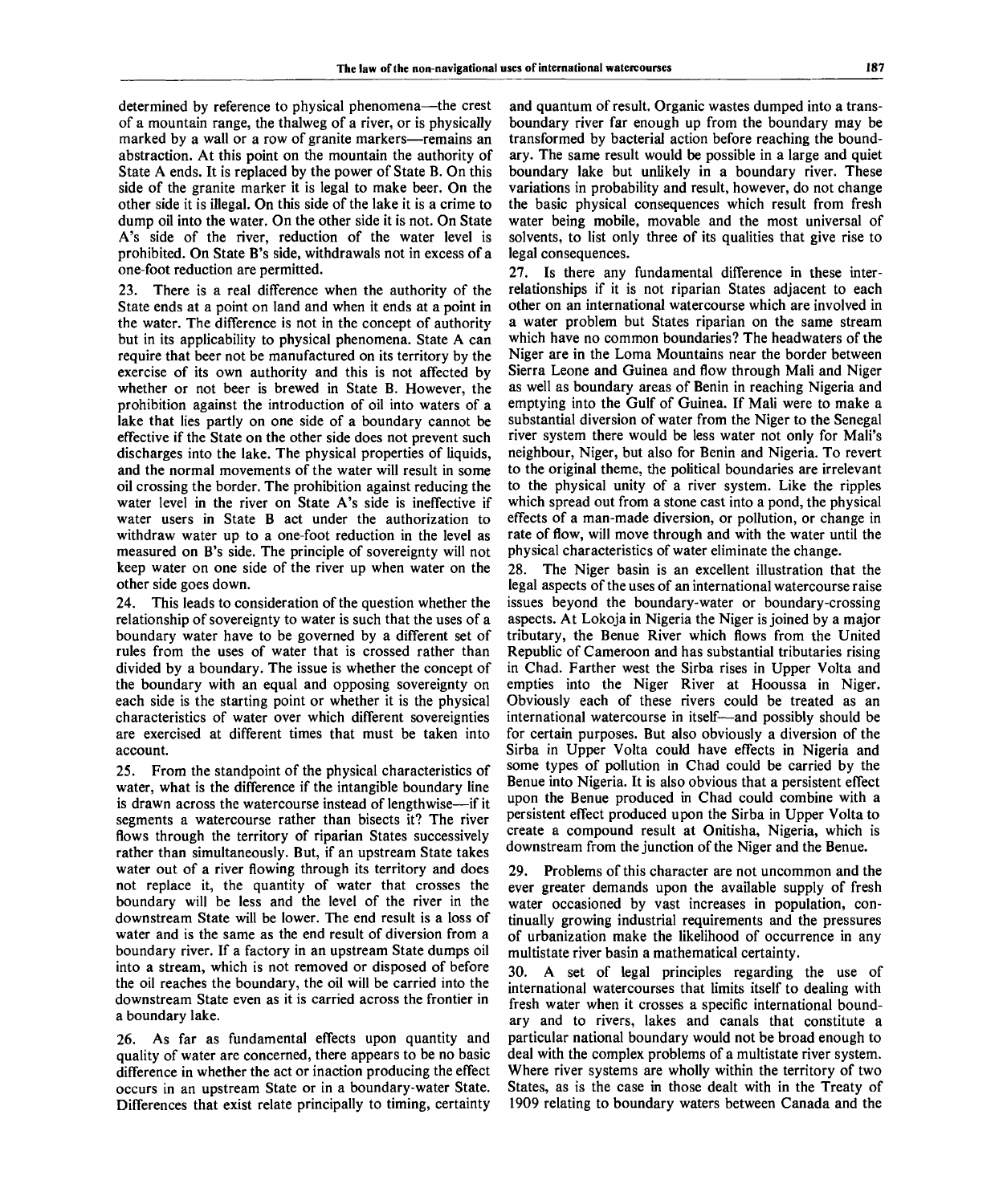United States,<sup>34</sup> variations of the 1815 formula such as the one used in that treaty may be applied with a reasonable measure of utility. Even in a two-State situation, however, whenever issues engendered by modern technology are involved, such as benefit-sharing from co-ordinated river regulation for hydroelectric production, the river has to be dealt with as a whole. The Canadian-United States Columbia River Treaty<sup>35</sup> illustrates this requirement.

31. A guideline of substantial significance for the development of international law is that the newly-independent States, the developing States, have recognized that the problems arising in multistate river basins cannot be dealt with by using a theory adopted by the Holy Alliance in 1815. In the Act of 1963 regarding navigation and economic co-operation between the States of the Niger Basin,<sup>36</sup> the States signatories recognized that the complex physical characteristics of the basin required "close cooperation" of all riparian States on the river, its tributaries and sub-tributaries ".. . for the judicious exploitation of the resources of the River Niger basin."<sup>37</sup> The operative provisions of the Act include the following articles:

#### *Article 2*

The utilisation of the River Niger, its tributaries and sub-tributaries, is open to each riparian State in respect of the portion of the River Niger basin lying in its territory and without prejudice to its sovereign rights in accordance with the principles defined in the present Act and in the manner that may be set forth in subsequent special agreements.

The utilisation of the said River, its tributaries and sub-tributaries, shall be taken in a wide sense, to refer in particular to navigation, agricultural and industrial uses, and collection of the products of its fauna and flora.

#### *Article 3*

Navigation on the River Niger, its tributaries and sub-tributaries, shall be entirely free for merchant vessels and pleasure craft and for the transportation of goods and passengers. The ships and boats of all nations shall be treated in all respects on a basis of complete equality.

#### *Article 4*

The riparian States undertake to establish close co-operation with regard to the study and the execution of any project likely to have an appreciable effect on certain features of the regime of the River, its tributaries and sub-tributaries, their conditions of navigability, agricultural and industrial exploitation, the sanitary conditions of their waters, and the biological characteristics of their fauna and flora.<sup>3</sup>

32. The Niger River Act was supplemented in November 1964 by the Agreement concerning the Niger River Commission and the navigation and transport on the River Niger,<sup>39</sup> article 2 of which states the Commission's functions as follows:

(a) to prepare General Regulations which will permit the full

application of the principles set forth in the Act of Niamey, and to ensure their effective application.

The General Regulations and the other decisions of the Commission shall, after approval by the riparian States and after a time-limit fixed by the Commission, have binding force as regards relations among the States as well as their internal regulation.

*(b)* to maintain liaison between the riparian States in order to ensure the most effective use of the waters and resources of the River Niger basin.

(c) to collect, evaluate and disseminate basic data on the whole of the basin, to examine the projects prepared by the riparian States, and to recommend to the Governments of the riparian States plans for common studies and works for the judicious utilization and development of the resources of the basin.

*(d)* to follow the progress of the execution of studies and works in the basin and to keep the riparian States informed, at least once a year thereon, through systematic and periodic reports which each State shall submit to it.

(e) to draw up General Regulations regarding all forms of navigation on the river.

 $(f)$  to draw up staff regulations and to ensure their application.

*(g)* to examine the complaints and to promote the settlement of disputes and the resolution of differences.

(A) generally, to supervise the implementation of the provisions of the Act of Niamey and the present Agreement.<sup>40</sup>

33. The enlightened spirit which animates these two agreements is recognition that all the riparians in a river basin have an interest in what happens in the basin as a whole. The same spirit shown by the nine Niger River States led the four African States of the Senegal basin to adopt in 1963 a Convention relating to the general development of the Senegal River Basin.<sup>41</sup> The preamble notes that the coordinated development of the Senegal River basin for the rational exploitation of its varied resources offers prospects of a fruitful economic co-operation. This was followed in 1964 by the Convention relating to the status of the Senegal River,<sup>42</sup> article 8 of which provides that the waters flowing into the Senegal will be subject in every respect to the same regime as the rivers or lakes of which they are the triburaries. Article 11 provides as follows:

*Art. 11.* In addition to the provisions of Title I of the Convention of 26 July 1963 relating to the general development of the Senegal River basin, the Inter-State Committee shall have, *inter alia,* the following tasks:

(a) The preparation of joint regulations permitting the full application of the principles affirmed by the present Convention.

The joint regulations and other decisions adopted by the Committee shall have binding force, after approval by the States concerned, in the relations between those States and in regard to their internal regulations.

*(b)* The Committee shall be responsible for ensuring observance of the regulations referred to above.

(c) It shall assemble basic data relating to the river basin as a whole, and prepare and submit to the Governments of the riparian States coordinated programmes for studies and works for the development and rational utilization of the resources of the Senegal River.

*(d)* It shall examine projects prepared by the States for the development of the river, as defined in article 3 of the present statute.

*(e)* It may be instructed by one or more riparian States to study and execute projects for development of the river.

*if)* It shall inform the riparian States of all projects or problems relating to the development of the river basin, co-ordinate relations between States in this field and help to settle disputes.

41 For the French text of the Convention, see *Journal ojficiel de la Republique du Senegal,* 20 February 1965. year 110, No . 3727, p. 171.

<sup>&</sup>lt;sup>34</sup> Treaty between Great Britain and the United States relating to boundary waters, and questions arising between the United States and Canada, signed at Washington on 11 January 1909: text in United Nations, *Legislative texts and treaty provisions concerning the utilization of international rivers for other purposes than navigation* (United Nations publication, Sales No. 63.V.4), p. 260.

<sup>&</sup>lt;sup>35</sup> Treaty relating to co-operative development of the water resources of the Columbia River Basin, signed at Washington on 17 January 1961: text in United Nations, *Treaty Series,* vol. 542, p. 244.

<sup>36</sup>  *Ibid.,* vol. 587, p. 9.

*<sup>31</sup>Ibid.,p.* 11.

*<sup>3</sup>tIbid.,p.* 13.

<sup>39</sup>  *Ibid.,* p. 19.

<sup>40</sup>  *Ibid.,* p. 23.

<sup>&</sup>lt;sup>42</sup> For French text see Revue juridique et politique, indépendance et *cooperation,* vol. 19, No. 2 (April-June 1965), p. 302.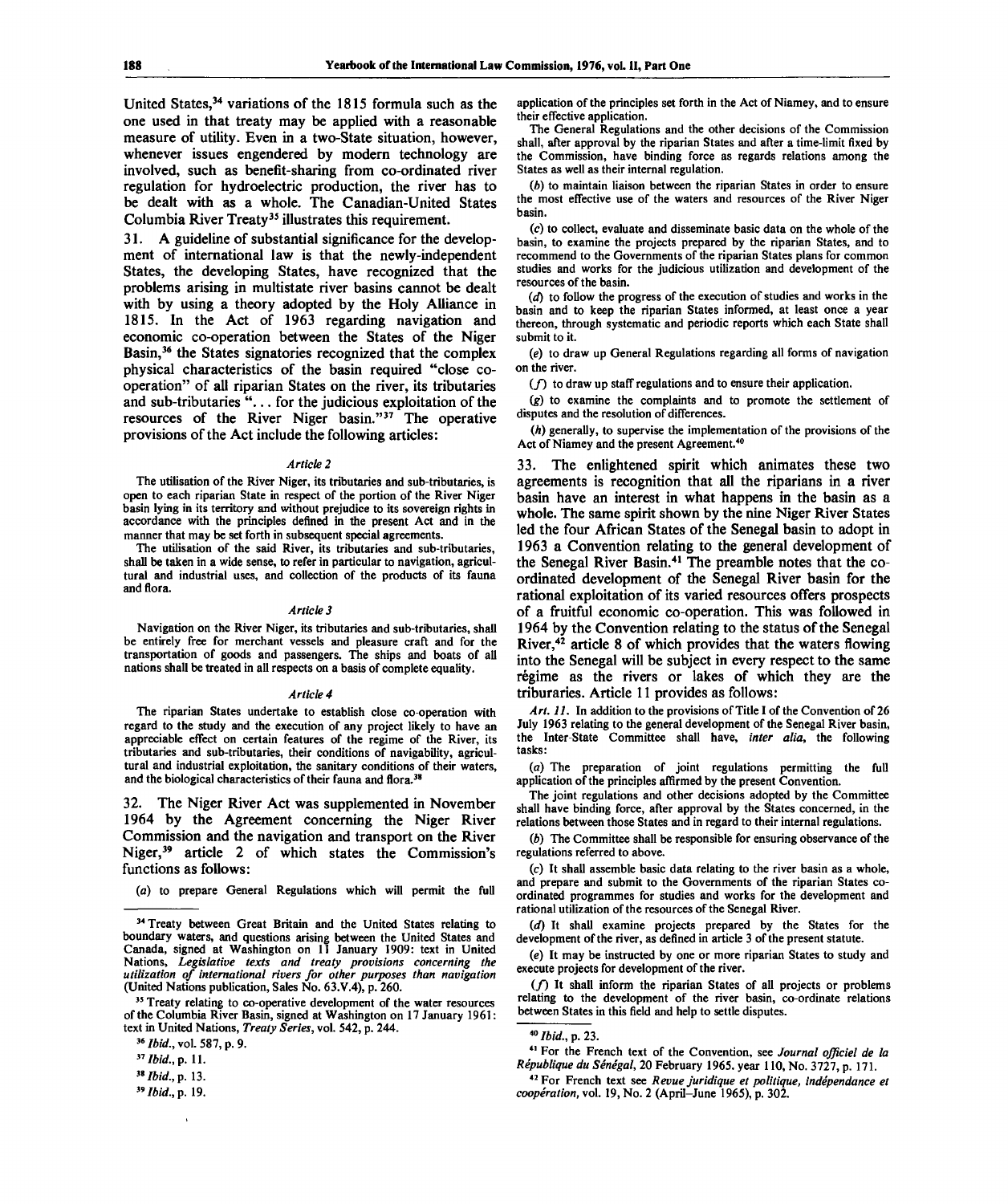*(g)* The Committee may, on behalf of the riparian States, draw up requests for bilateral or multilateral financial and technical assistance in carrying out studies and works for the development of the river. Management of the technical and financial assistance so obtained may be entrusted to the Committee.<sup>43</sup>

The Convention and Statutes relating to the Development of the Chad Basin of 1964<sup>44</sup> also take as their starting point the necessity for treating a fresh water system as a unit. Article 4 of the Statutes provides:

*Art. 4.* The exploitation of the Chad Basin and especially the utilization of surface and underground waters has the widest meaning and refers in particular to the needs of domestic and industrial and agricultural development and the collecting of its fauna and flora products.<sup>45</sup>

35. Article 5 provides basic principles for use of the waters:

*Art. 5.* The Member States undertake to refrain from adopting, without referring to the Commission beforehand, any measures likely to exert a marked influence either upon the extent of water losses, or upon the form of the annual hydrograph and limnograph and certain other characteristics of the Lake, upon the conditions of their exploitation by other bordering States, upon the sanitary condition of the water resources or upon the biological characteristics of the fauna and the flora of the Basin.

In particular, the Member States agree not to undertake in that part of the Basin falling within their jurisidiction any work in connexion with the development of water resources or the soil likely to have a marked influence upon the system of the water courses and levels of the Basin without adequate notice and prior consultation with the Commission, provided always that the Member States shall retain the liberty of completing any plans and schemes in the course of execution or such plans and schemes as may be initiated over a period of three years to run from the signature of the present Convention.<sup>4</sup>

36. While the Chad, Niger and Senegal river treaties are the outstanding examples of international recognition of the interdependence of the various parts of a river basin, they are not the only such examples. In article 1 of the Treaty on the River Plate Basin of 1969<sup>47</sup> the five South American riparian States undertake to combine their efforts to promote the harmonious development and physical integration of the basin and of its areas of influence which are immediate and identifiable. Specific areas of promotion are identified as:

*(a)* Advancement and assistance in navigation matters;

*(b)* Reasonable utilization of water resources, particularly through regulation of water courses and their multiple and equitable uses;

(c) Conservation and development of animal and vegetable life;

*(d)* Perfection of highway, rail, river, air, electrical and telecommunication interconnexions;

*(e)* Regional complementation through the promotion and installation of industries of interest to the Basin development;

*if)* Economic complementation in frontier areas;

*(g)* Reciprocal co-operation in matters of education, health and combating of disease;

<sup>47</sup> United Nations, Treaty Series, vol. 875, No. 12550. For the Spanish text, see Organization of American States, *Rios y Lagos Internacionales (utilization para fines agricolas e industriales),* 4th ed., revised (OEA/Ser.l/VI, CIJ-75, rev. 2) (Washington, D.C., American Society of International Law, 1971), pp. 167-170.

*(h)* Promotion of other projects of common interest, particularly those related to inventory, assessment and utilization of the area's natural resources; and

( $i$ ) Total familiarity with the River Plate Basin.<sup>48</sup>

37. The Declaration of Asunción on the use of international rivers, issued as resolution No. 25 annexed to the Act of Asunción which was adopted at the fourth meeting of Foreign Ministers of the countries of the River Plate Basin,<sup>49</sup> states that its object is to "... record the fundamental points on which agreement has already been reached."<sup>50</sup> As the Brazilian comment points out,<sup>51</sup> the Declaration maintains a distinction between boundary waters and "successive international rivers." The pertinent paragraphs are:

1. In contiguous international rivers, which are under dual sovereignty, there must be a prior bilateral agreement between the riparian States before any use is made of the waters.

2. In successive international rivers, where there is no dual sovereignty, each State may use the waters in accordance with its needs provided that it causes no appreciable damage to any other State of the Basin.<sup>52</sup>

38. The distinction made in the two paragraphs is not contrary to the thesis that in formulating rules for an international river it is necessary to take into account the unity of the river. At this stage it would be premature to discuss the content of the legal principles contained in the two paragraphs. However, the fact that one rule is made applicable to boundary waters and another made applicable to successive international rivers is merely a recognition of what has been pointed out above. While anything affecting quantity, quality or rate of flow of water produces the same type of result across vertical boundaries as across lateral ones, there are differences in the certainty, quantity and timing of the result. Differences may well justify a more restrictive set of legal requirements for boundary waters than for successive rivers. This question is clearly one of the most important and difficult that the Commission must deal with.

39. Paragraph 2 of the Declaration of Asunción, nonetheless, in authorizing use of water by a State in accordance with its needs "provided that it causes no appreciable damage to any other State of the Basin" makes it crystal clear that this principle applies throughout the whole Plate basin without reference to the particular location of any State within the basin, whether the use of the water involves a tributary or sub-tributary, and whether the "appreciable damage" is caused by an adjacent or a nonadjacent State. The principles set forth in paragraphs 1 and 2 of the Declaration are in accord with recognition of the hydrologic unity of the basin.

40. This is confirmed by the requirements of paragraphs 3 and 4:

3. As to the exchange of hydrological and meteorological data:

*(a)* Processed data shall be disseminated and exchanged systematically through publications;

49 For the text of the Act and of the Declaration, see *Yearbook ... 1974,* vol. II (Part Two), pp. 322-324, document A/CN.4/274, para. 326.

<sup>50</sup> *Ibid.*, p. 324, Act of Asunción, resolution No. 25.

 $51$  See above, p. 152, document A/CN.4/294 and Add.1, sect. II, question A, Brazil.

52  *Yearbook* ... *1974,* vol. II (Part Two), p. 324, document A/CN.4/274, para. 326, Act of Asunción, resolution No. 25.

<sup>43</sup>  *Ibid.,* p. 304.

<sup>44</sup> For the English and French texts of the Convention and Statutes, see *Journal officiel de la Republique federate du Cameroun,* Yaounde, 15 September 1964,4th year, No. 18, pp. 1003 *et seq.*

<sup>45</sup>  *Ibid.,* p. 1005.

<sup>46</sup>  *Ibid.*

*<sup>48</sup>Ibid.,pp.* 167-168.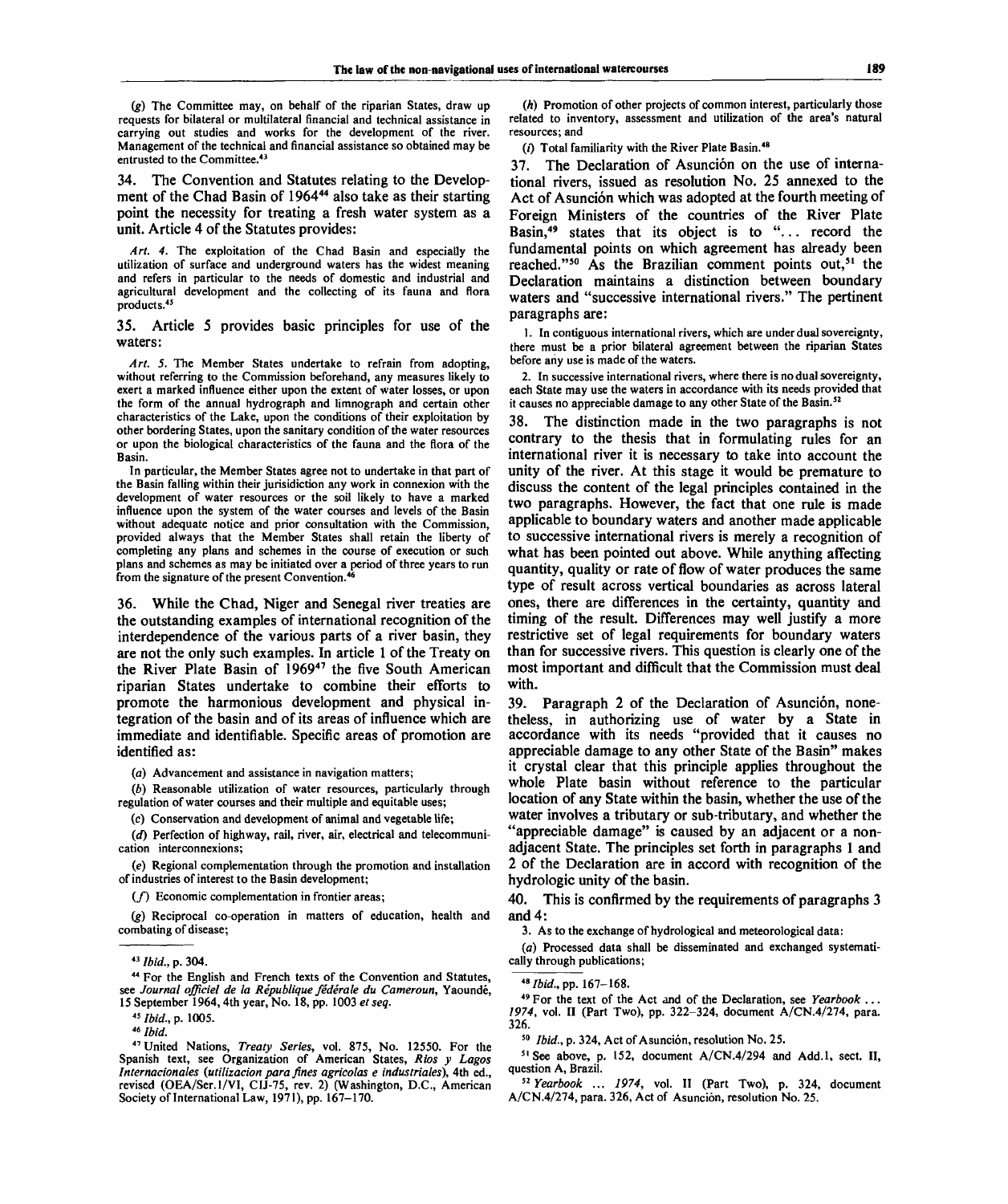*(b)* Unprocessed data, whether in the form of observations, instrument measurements or graphs, shall be exchanged or furnished at the discretion of the countries concerned.

4. The States shall try as far as possible gradually to exchange the cartographic and hydrographic results of their measurements in the River Plate Basin in order to facilitate the task of determining the characteristics of the flow system.<sup>53</sup>

41. In May 1968, the Committee of Ministers of the Council of Europe proclaimed the European Water Charter, adopted in May 1967,<sup>54</sup> which contains 12 principles. This set of principles is well thought out and provides an excellent basis for making a body of rules on the uses of fresh water. For present purposes the most important of the principles are Nos. I, II, VI, VII, VIII, XI and XII, which read as follows:

I. *There is no life without water. It is a treasure indispensable to all human activity*

Water falls from the atmosphere to the earth mainly in the form of rain and snow. Streams, rivers, glaciers and lakes are the principal channels of drainage towards the oceans. During its cycle, water is retained by the soil, vegetation and animals. It returns to the atmosphere principally by means of evaporation and plant transpiration. Water is the first need of man, animals and plants.

Water constitutes nearly two-thirds of man's weight and about ninetenths of that of plants.

Man depends on it for drinking, food supplies and washing, as a source of energy, as an essential material for production, as a medium for transport, and as an outlet for recreation which modern life increasingly demands.

### II. *Fresh water resources are not inexhaustible. It is essential to conserve, control, and wherever possible, to increase them*

The population explosion and the rapidly expanding needs of modern industry and agriculture are making increasing demands on water resources. It will be impossible to meet these demands and to achieve rising standards of living, unless each one of us regards water as a precious commodity to be preserved and used wisely.

#### VI. *The maintenance of an adequate vegetation cover, preferably forest land, is imperative for the conservation of water resources*

It is necessary to conserve vegetation cover, preferably forests, and whenever it has disappeared to reconstitute it as quickly as possible.

The conservation of forests is a factor of major importance for the stabilization of drainage basins and their water regime. As well as their economic value, forests provide opportunities for recreation.

#### VII. *Water resources must be assessed*

Fresh water that can be put to good use represents less than one per cent of the water on our planet and it is distributed in very unequal fashion.

It is essential to know surface and underground water resources, bearing in mind the water cycle, the quality of water and its utilization.

Assessment, in this context, involves the survey, recording and appraisal of water resources.

VIII. *The wise husbandry of water resources must be planned by the appropriate authorities*

Water is a precious resource requiring planning which combines shortand long-term needs.

A viable water policy is needed, which should include various measures for the conservation, flow-control and distribution of water resources. Furthermore, maintenance of quality and quantity calls for development and improvement of utilization, recycling and purification techniques.

XI. *The management of water resources should be based on their natural basins rather than on political and administrative boundaries* Surface waters flow away down the steepest slopes, converging to form watercourses. A river and its tributaries are like a many-branched tree, and they serve an area known as a watershed or drainage basin.

Within a drainage basin, all uses of surface and underground waters are interdependent and should be managed bearing in mind their interrelationship.

XII. *Water knows no frontiers; as a common resource it demands international co-operation*

International problems arising from the use of water should be settled by mutual agreement between the States concerned, to conserve the quality and quantity of water.<sup>55</sup>

This is a brief but cogent summing up of inevitable requirements that the very nature of fresh water imposes upon States and their management of international river basins.

42. It is a fact of international life that States are more willing to support a course of conduct in a charter that is considered a statement of political intent rather than in a treaty which imposes a legal burden to take action instead of positions. The Commission's task is to draw up a set of draft articles which may be adopted in treaty form. Consequently, it should take into account the probable reaction of States to its proposals. If a substantial number of States balk at the idea of using the drainage basin concept as the starting point for constructing a set of rules on the non-navigational uses of international watercourses because it is too sweeping a concept, then this is a dubious starting place. If a substantial number of States indicate that the Treaty of Vienna limitations with respect to boundary and trans-boundary waters are unacceptable because those concepts do not recognize the hydrographic unity of fresh water, the traditional formula is a doubtful choice for working out the basis of the Commission's studies.

43. The fact that relatively few States replied to the Commission's questionnaire adds to the difficulties in determining the scope of the study that the differences of position give rise to. The situation is not clarified by reference to the Sixth Committee debate, which, in general, did not include analysis of the different aspects of the questionnaire.

44. It seems appropriate to turn to the modern State practice that is available in order to find a solution. As has been pointed out, the major multilateral conventions that deal with the uses of the Niger, the Plate and the Senegal Rivers, as well as subsequent instruments implementing these Conventions, express their scope of application in terms of the river basin. The term, in these treaties, includes not only the main stem of the river but also all the streams, watercourses and other bodies that carry water which finds its way to the main stem of the river. As the Niger River treaty provides, the basin includes tributaries and subtributaries of the river.<sup>56</sup> The concept of a river basin is not as broad as that of a drainage basin, at least in the sense in which that term is used in the Helsinki Rules, which refer to a "system of waters, including surface and underground a system of waters, meading surface and anderground<br>waters, flowing into a common terminus."<sup>57</sup> However, "international river basin" is a concept that recognizes the hydrological unity of the water, that permits taking account

<sup>53</sup> *Ibid -*  $\overline{d}$ , and the state of  $\overline{d}$  set of  $\overline{d}$  set of  $\overline{d}$  set of  $\overline{d}$  set of  $\overline{d}$  set of  $\overline{d}$  set of  $\overline{d}$  set of  $\overline{d}$  set of  $\overline{d}$  set of  $\overline{d}$  set of  $\overline{d}$  set of  $\overline{d}$  set of  $\$ 

<sup>54</sup>For the text of the Charter, *ibid.,* pp. 342-343, document *"Yearbook ... 1974,* vol. II (Part Two), p. 357, document A/CN.4/274, para. 373.

<sup>55</sup>  *Ibid.*

United Nations, *Treaty Series,* vol. 587, pp. 11 and 13.